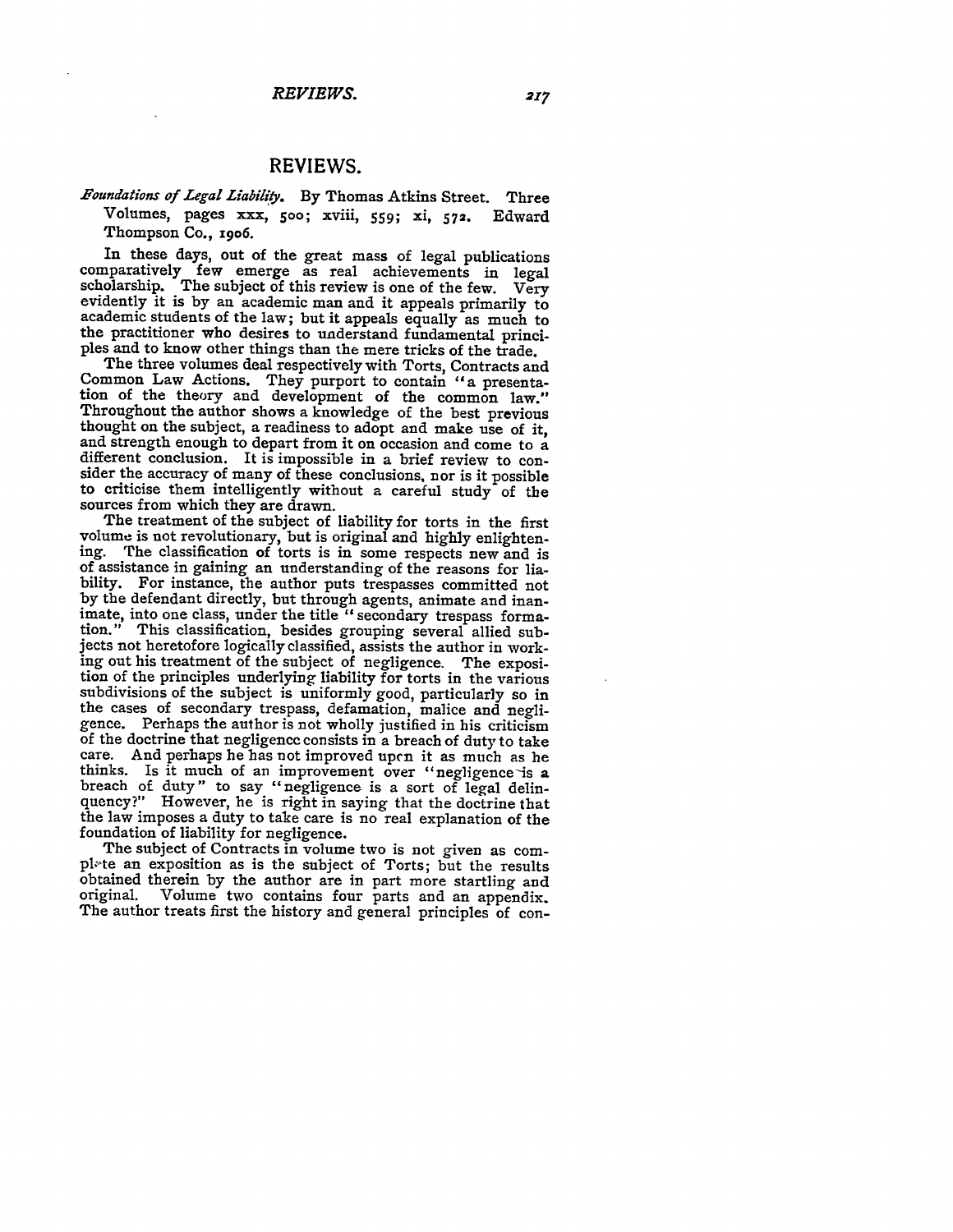tract; second, the history and theory of the law of bailment; third, the history and principles of the law of bills and notes; and fourth, the law of representation or agency as affecting the relations of principal and agent and master and servant. The appendix contains the negotiable instrument's law with annotations. We may dismiss the second, third and fourth parts with the remark that they are adequate and accurate, but not new and unusual. The treatment of agency is much like that of Professor Huffcut. The historical treatment of bills and notes is deserving of especial commendation.

The first part alone of the second volume ought to be sufficient to establish the author's reputation as a brilliant thinker in contracts. After two chapters on the early history of contract, he plunges into an investigation of the doctrine of consideration, its foundation and its character, necessarily involving a discussion of the actions of debt and assumpsit. It is here that he departs most widely from prior accepted conclusions. Consideration in the sense of a detriment to the promise is required only in the case of unilateral contracts. Bilateral contracts acquire their binding character from *consent* alone, and not at all from consideration in the sense of detriment. He abandons the vain effort of determining how it is that a promise is binding because it is a detriment and is a detriment because it is binding. A third form in which consideration for a promise may appear is a pre-existing legal obligation or debt, the doctrine of consideration as a detriment to the promise being here again abandoned. No doubt these conclusions will find strong opposition on the part- of those who have been at so much pains to establish the accepted theories of consideration.

The author's mas ery of the distinctions between unilateral<br>bilistical contracts is yery gratifying to the reader. His and bilateral contracts is very gratifying to the reader. treatment of the foundation of liability on a bilateral contract is beyond question a brilliant achievement in constructive reasoning. He lays down the principle that the obligation of a bilateral contract is based upon consent alone, but he limits the number of enforceable bilateral contracts to those consisting of mutual promises to do acts which, considercd wholly apart from the circumstances of the individual case, would be a detriment to the actor. This limitation necessarily destroys the simplicity of the author's construction, but is of course required by the longestablished course of judicial decision. By means of this principle the author explains the seeming paradox that a promise to perform an act may be valid consideration for a promise when the actual performance itself would not be. He asserts that a unilateral promise is, for historical reasons, not enforceable unless the act or forbearance given in return amounts to a detriment, but that bilateral promises are binding purely on consensual grounds. However, even though we should agree with him that the basis of liability on bilateral contracts is consent and not consideration, still it seems doubtful whether we should not still further limit the number of enforceable bilateral contracts to those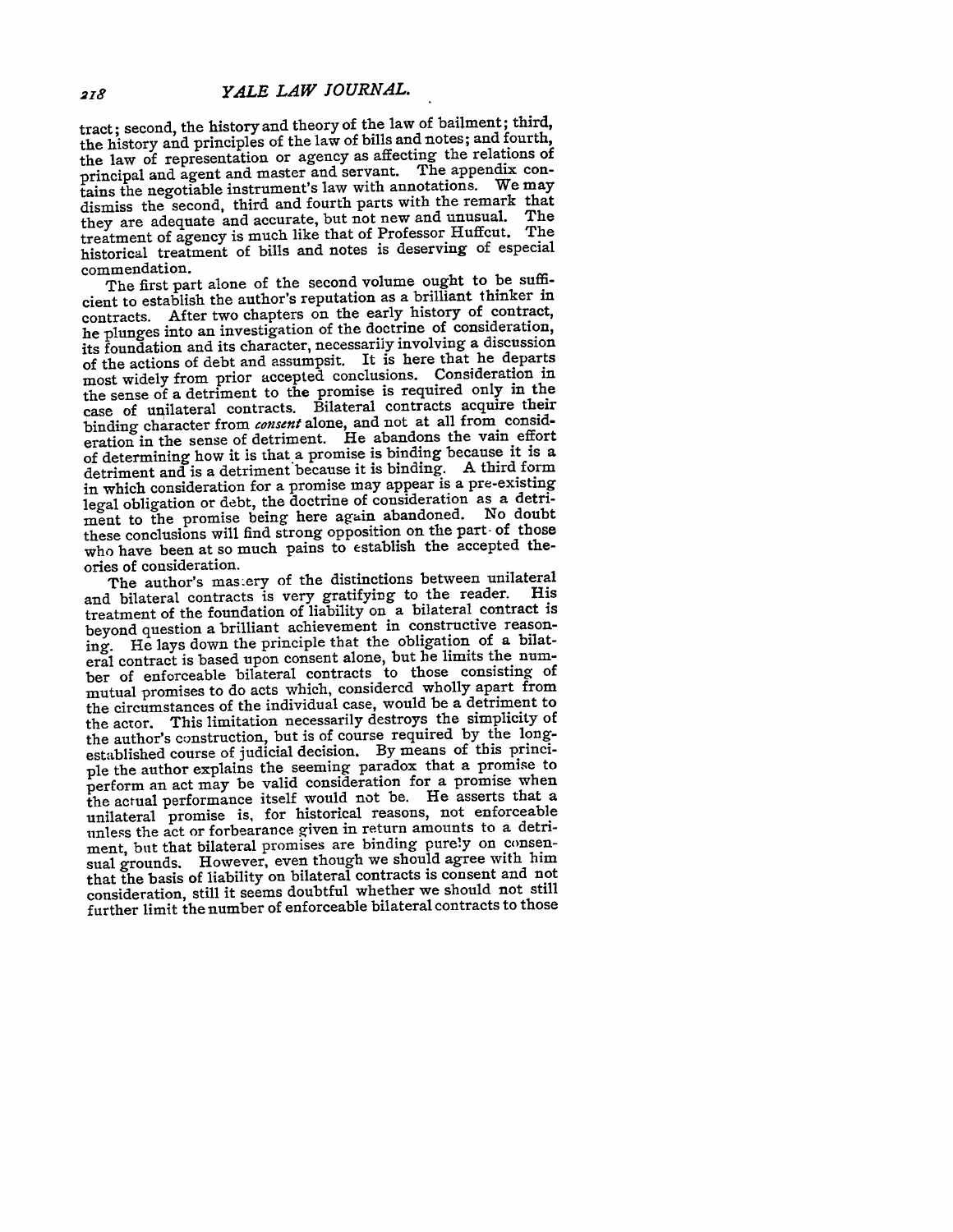consisting of mutual promises to act or to forbear, which act or forbearance *will amount to a detriment in the individual case.* This would bring the rule very close to that constructed **by** Professor Williston, though it would avoid the necessity of showing that the making of a promise is in itself a detriment. It would further be in harmony with those very numerous American decisions to the effect that bilateral promises are invalid where one of them is to do that which the promisor is already bound by contract to do. The author does not give an adequate review of these cases. Instead, he places conclusive weight upon such decisions as *Scotson v. Pegg,* **6** H. & N. **295,** and *Abbott v. Doane,* 163 Mass. 433.

The author invents (Volume II, page 74) the term "incompetent consideration" for the doing of an act which the actor is under a legal obligation to do. His treatment of this is not altogether convincing. He adopts Sir F. Pollock's reasoning that the doing of such an act is no consideration because it is no detriment to the doer. Later, however (Volume II, page **99),** in supporting the doctrine that part payment of a debt is not sufficient consideration for a promise to forego the residue, he cites Professor Ames to the effect that the doing of any act is such a detriment to **the** actor as will support a promise, and adds: "We admit that payment of part of a debt is an act and that such act furnishes a consideration for the promise to forego the residue. The point, however, is that the consideration is incompetent." This appears to say, part payment is incompetent consideration because it is no detriment, and it is no detriment because it is incompetent. The question turns on whether part payment is actually a detriment, and there is much to be said in favor of the position of Professor Ames.

The author's conception of legal duty as an adequate substitute for consideration in the sense of detriment causes him to classify many obligations as truly contractual even though they are not assumptual. It enables him to throw a clear light upon the situation existing with reference to promises for the benefit of a third person, the chapters on that subject being a distinct addition to its literature. It further requires him to re-classify the subject of quasi-contracts. Among the quasi-contracts he places "promises implied as of fact." It appears to the reviewer that the author's treatment of this term is not altogether clear. Actual, definite promises may be made by conduct as well as **by** words, in which case the obligation assumed is certainly not quasi-contractual. Yet such promises would seem to be "promises implied as of fact." Of course, the author is right in classifying as quasi-contractual those obligations created **by** law because justice demands it, even though an actual definite promise cannot be found in the conduct of the parties. But in these cases there is no "promise implied as of fact." Notwithstanding this possible obscurity, the author's basic idea is correct, and his conception of legal duty as contractual is second in importance only to his theory of bilateral contracts.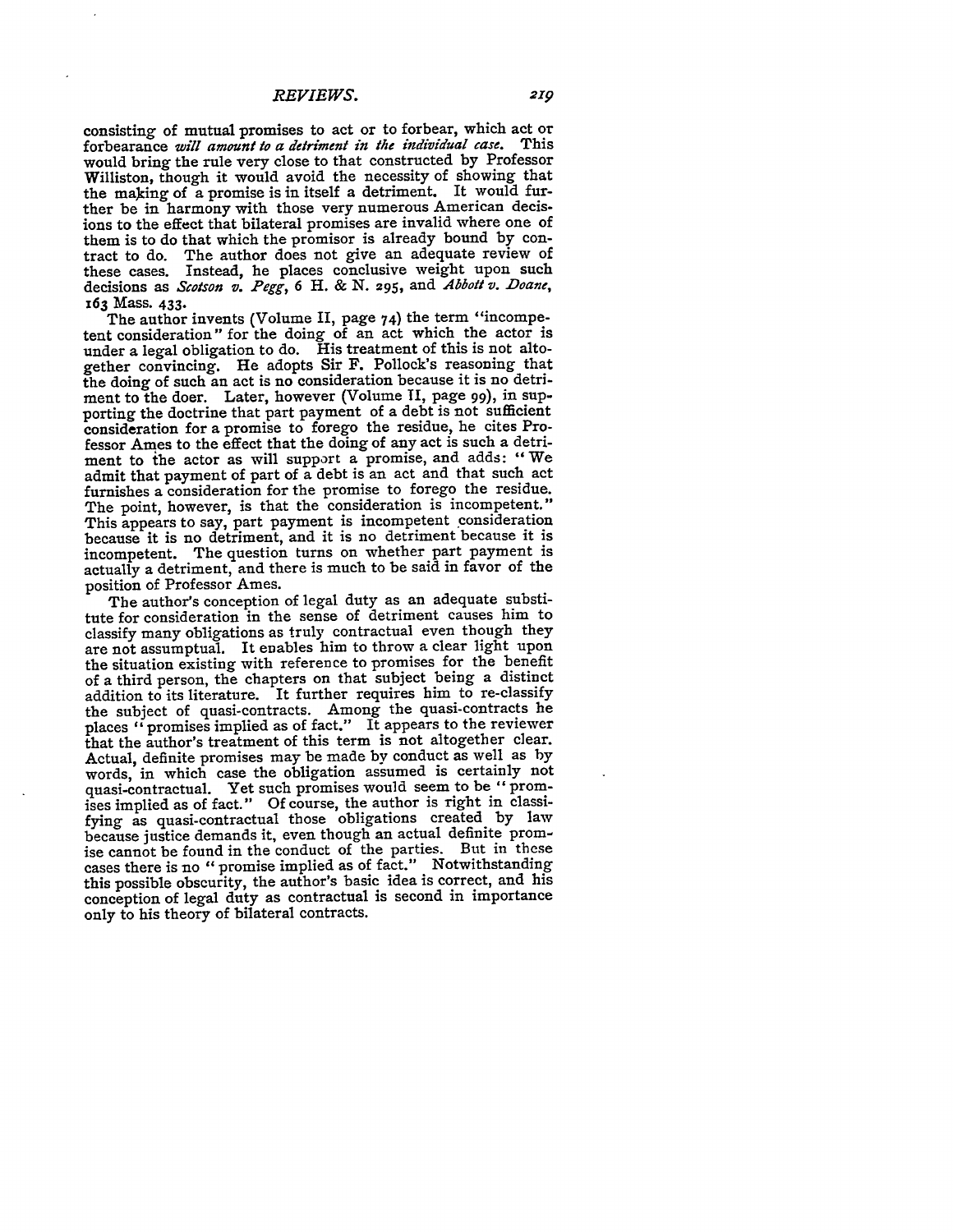Of his work on the doctrines of accord and satisfaction the author, in his preface, says: "We have, it is thought, succeeded in giving a rational and consistent account of this subject from beginning to end." It is beyond doubt that in the main his work bears out his statement; but it appears to the reviewer that the author has failed to give due consideration to the distinction between an executory accord, looked upon as a contract in itself and as the basis of an action at law, and an executory accord looked upon as a satisfaction of the prior obligation and a bar to an action thereon **by** the creditor. It may well be that an action lies for failure to perform an executory accord, even though there remains a right of action on the original obligation. However, the author's account of the historical basis for the rule that an executory accord is no satisfaction is beyond criticism; and his description of the doctrine as one of " the two greatest mysteries of the common law," and as "a fossil that has come down to us from a previous legal formation" is very apt and interesting. In chapter xiii of volume two, the author sets forth in convincing fashion the doctrines of novation, establishing that *"in* its essence the novation is an executory accord, and the principle underlying it is at war with the hoary rule that the executory accord is invalid."

Volume three treats of the forms of action at common law. It is undoubtedly true that knowledge of these actions and of their history is necessary to an understanding of the substantive common law, and that in getting rid of these forms jurisprudence lost as well as gained. The author's discussion of the origin and scope of the various remedies at common law is entirely proper and satisfactory.

The entire work is written in a clear and entertaining style. The volumes are in dignified form, with good paper, good margins and legible, errorless type. The substance of each paragraph is indicated in notes printed on the margin. Volume three contains a table of some four thousand cited cases and a very full index. In his preface the author frankly exhibits a calm confidence that his work is original and well done. This confidence is justified. A.L.C.

## *Elementos de Derecho Internacional Privado.* Third edition. **By** Manuel Torres Campos. Madrid, 19o6. Pages 549.

With what was contained in the first edition of this work, issued in 1893, has been incorporated much of what was in the subsequent treatise from the same pen, on the Foundations of Extraterritorial Legislation *(Bases de una Legislacion de Eztraterritorialidad,* Madrid, i896). The present edition omits much of the bibliography of the earlier ones and adds many references to the publications of the last ten years, including the doings of the four Hague Conferences for the Promotion of International Private Law, of which the author was a distinguished member.

His discussion of the choice to be made between personal and territorial law as the criterion of individual rights and duties, is

220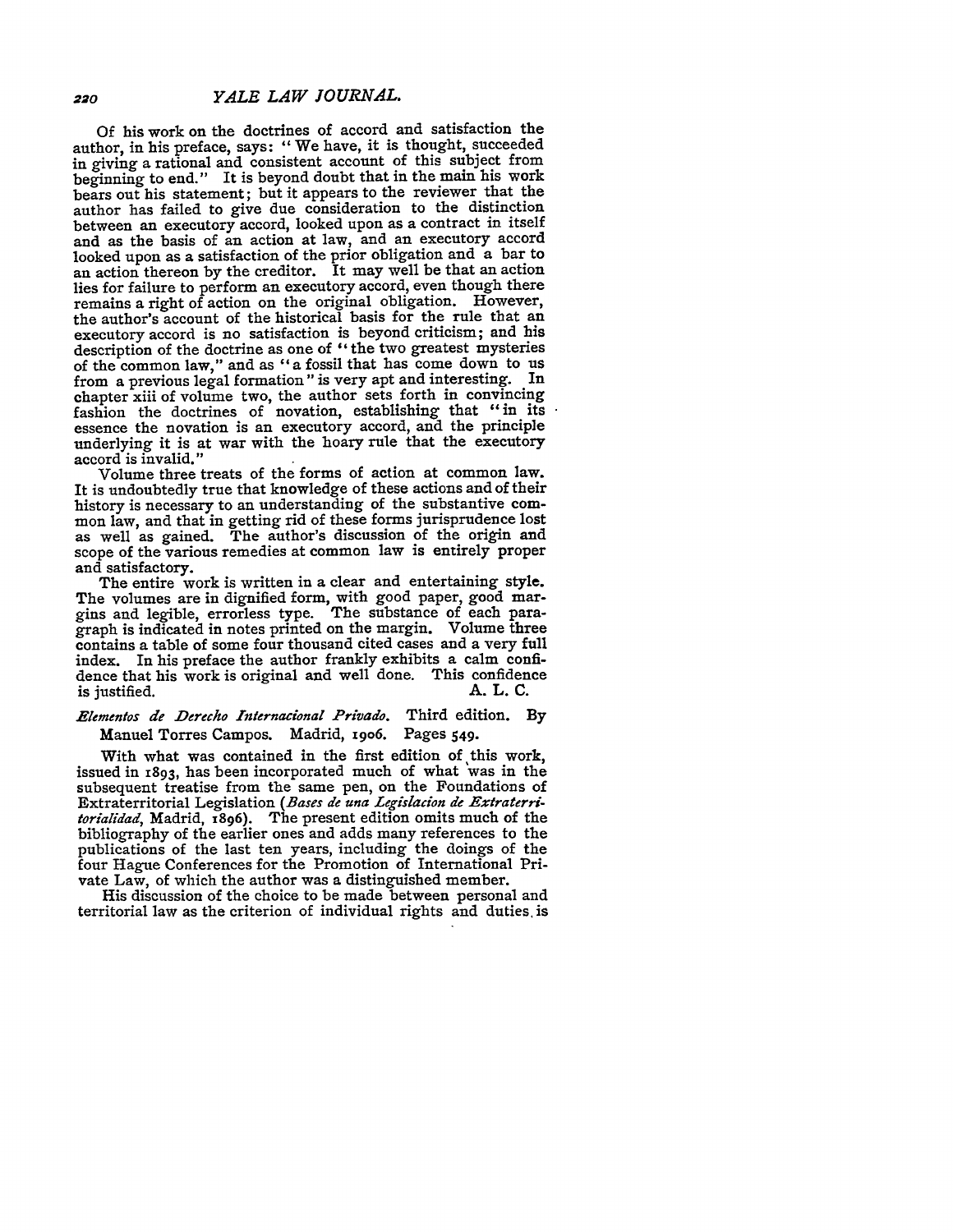especially interesting to Americans. Europe, he says, naturally adopted the former in its reaction against feudalism (page gi). The United States as naturally rejected it, because it was a country of immigrants (page **90).** Emigration on a great scale, a universal phenomenon belonging only to modern society, has brought a new factor into the law of the world-the mobilization of the human race (page 92). Wherever a country receives large accessions of this sort it inclines to the supremacy of its own law; if it has few, it contends for that of the law governing the person. Thus Italy, with less than 6o,ooo foreign residents, but which has sent forth two millions of her people to live elsewhere, stands strongly for the latter (page 93). The Argentine Republic, on the other hand, in which the population of the chief city-Buenos Ayres-is more than half foreign, follows the United States in insisting on the former (page  $94$ ). The maxim for both nations, he declares, is "No one is a foreigner in America" (page **97).**

The work of several of the Spanish and Spanish-American Congresses of jurists and economists, held in Spain in the last few years, is described, and shows the strong attachment still subsisting between Spain and her former American possessions. Such a " social and economic congress," held at Madrid in 1906, under the auspices of the "Spanish-American Union," voted to recommend the ratification of all the treatises of Montevideo (of 1888- **9)** in regard to matters affecting private international law, both **by** Spain and by all the Spanish-American states which had not already signified their adhesion (page *141).* The ties of language, religion and history are often stronger than any that wars of independence can make or break.

Professor Torres Campos is of the opinion that there should be no real difficulty in the establishment of a uniform law for the world as to bills of exchange, since no subject can be freer from national prejudices, or from all bonds imposed by moral, religious, or social ideas, while none of the differences relating them in the present laws of the nations depend on reasons that can be called fundamental (pages 385, 386).

Whatever point the author discusses, he illumines by his clarity both of thought and expression. It is to be regretted that, like so many works of European jurists, the volume is without an index.

*S. E B.*

## The *Elements of Jurisprudence.* **By** Thomas Erskine Holland. Tenth edition, Oxford, igo6.

Holland's Jurisprudence, first published in ,88o, marked a new phase in English legal literature. The success with which Prof. Holland then analyzed the theory and subject matter of law is quite sufficiently attested **by** the fact that since the first edition appeared his book has had no serious competitor in the distinctive field of formal scientific statement of the principles underlying modem law, and the classification of rights recognized in modern egal systems. That a tenth edition of a legal treatise which does ot appeal directly to practitioners, has been called for in twenty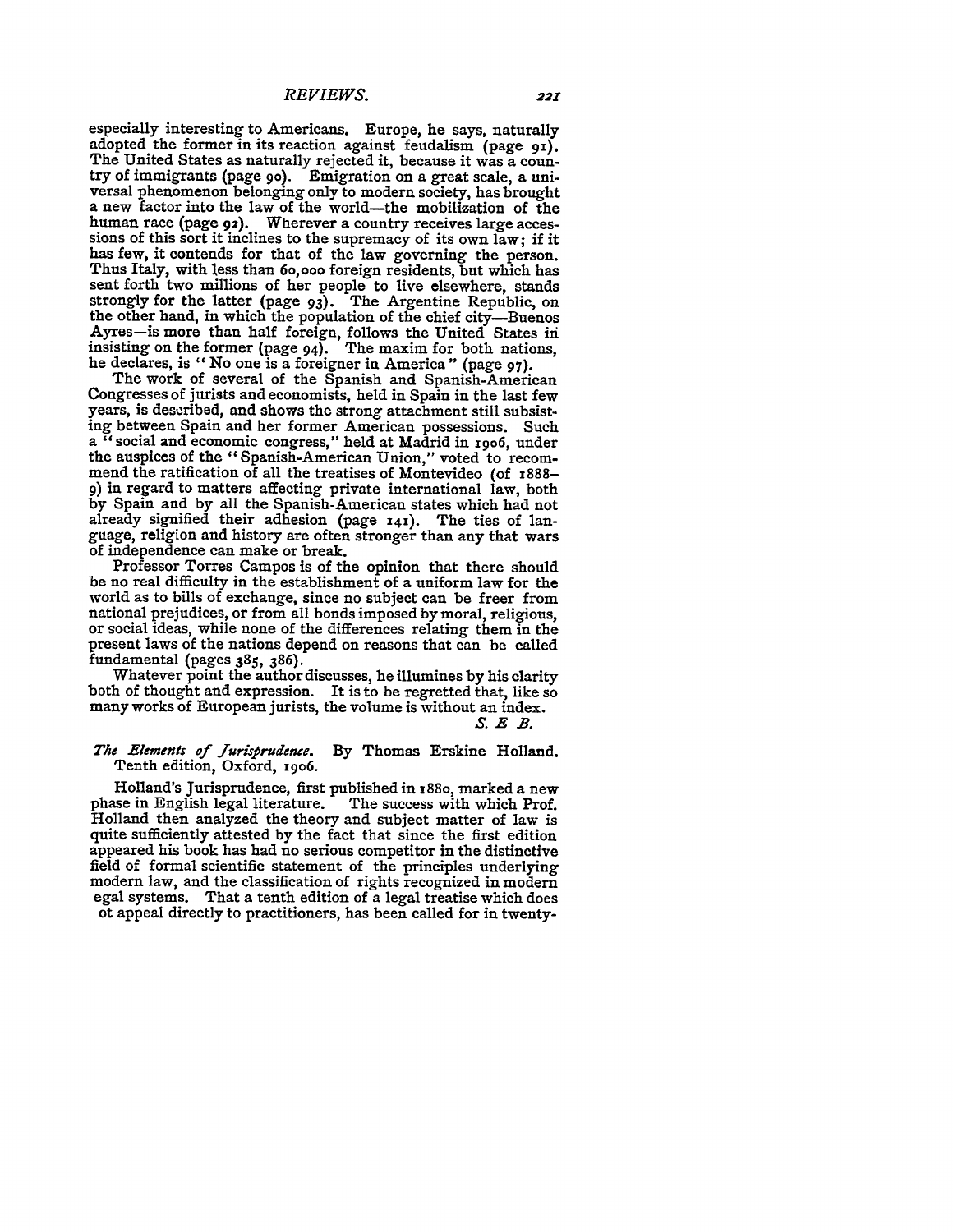five years, is in countries where the common law prevails, somewhat remarkable. The book is so well known to those who make any use of that class of legal literature that any general analysis is not now required. The present edition is about one-fifth larger than the first edition and about one-tenth larger than the eighth; a very modest increase in size and quite largely accounted for by the enlargement of the citations in foot notes. made of recent cases, the tenth edition containing a third more citations than the eighth edition published in **x896.** The chapters upon "The Sources of Law," "Analysis of a Right," "Antecedent Rights 'In Rem,'" and "Antecedent Rights 'In Personam,' are those in which the changes have been most material, whether the present edition is compared either with the eighth or first editions. These changes are not, however, so much changes in These changes are not, however, so much changes in substance as more elaborate citations or expansions of originally brief discussions.

Since the first edition the chapter on Sources of Law has been somewhat enlarged. Religion has been added as a source, but the larger editions have been made in the discussion of adjudication and equity. In Chapter VIII, Analysis of a Right, the subject of  $\ddot{\alpha}$  acts" was in the 1886 edition first worked out fully from the point of view of the Will, consciousness and the manifestation of the will, and is a highly practical discussion. In Chapter XII, the subject of the agreement in contract was also expanded in **x886,** and what was termed the "newer theory" of "the reasonable man" as the one to determine the construction to be put upon the acts of another with reference to his intent, was recognized as the luminous principle which "at once sweeps away the ingenious speculations of several generations of moralists." (p. **256-7).** This is illustrative of the adoption of external standards for the determination of legal intent. This theory was elaborately worked out by Mr. Justice Holmes in his Common Law, published in x881. In the chapter on Public Law there is a new subdivision "Civil Precedure **by** and against a State."

Upon the whole it is unusual that an institutional writer should, after twenty-five years development in law by formal codes, miscellaneous legislation, adjudication and exhaustive discussion of the history and theory of law in various fields **by** such writers as Dicey, Pollock, Maitland, and our own Holmes, find so little necessary to be done to retain for his book the first place in the literature of elementary jurisprudence. This fact is, in itself, the best answer to those who question whether legal systems are collectively capable of formal scientific treatment. Some of his classifications have been criticised, but the author admits that in certain respects this is matter of convenience and not of fundamental theory. To the writer the earlier part of the book in which the nature of law and of legal right are discussed with great clearness, has always seemed the most valuable.

The line of separation between conduct as regulated by law, and conduct as regulated by the rules of morality and religion, is drawn with a sure hand. The result is that the book is not spec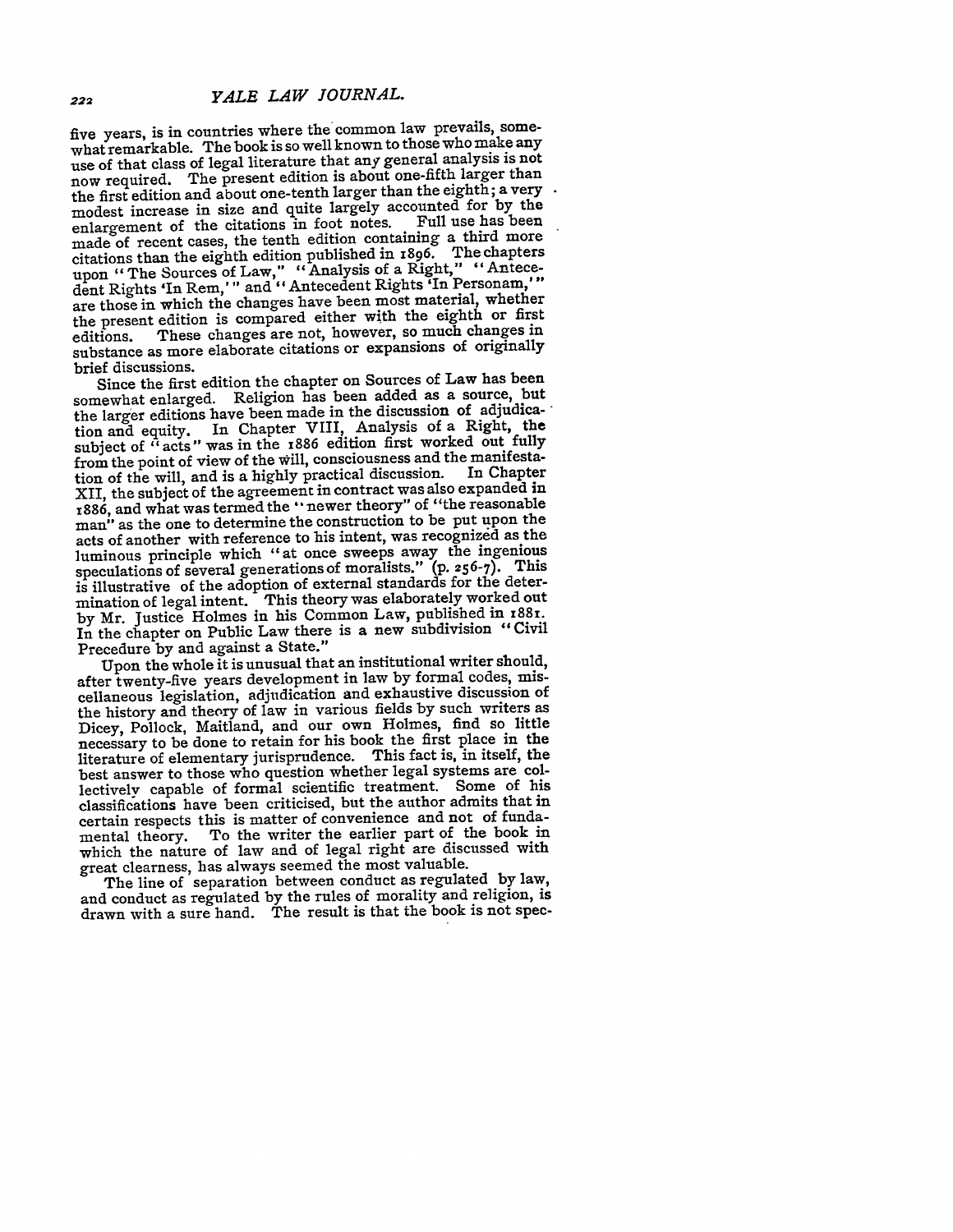ulative nor a priori in method. Those with a taste for the metaphysic of law, as to its origin, validity or purpose in the abstract sense will find little. It is an actual system that is scientifically treated, and not a theoretical, and this element of concreteness, of actuality, is doubtless the element that accounts for the favor with which the book has been received by English and American students.

But words of commendation are not needed for a book in its tenth edition. The lawyer with any scientific or philosophical The lawyer with any scientific or philosophical tendency, who has not read and studied Holland, has missed a valuable aid to his general understanding of the subject of his profession.<br> $E. B. G.$ profession.

*A Treatise on the Law of Munic45al Corporations.* By Howard **S.** Abbott. Sheep. Volume 3, Pages XIX, **3045.** Keefe-Davidson Company, St. Paul, 1905.

This topic of the law has had such a variant growth, developing in different parts of the country to meet the conditions as they there arise and depending in many instances upon the legislative action of bodies made up of men of all degrees of legal learning, as well as all degrees of common sense, that it is difficult to classify the subdivisions of the subject in a manner the logic of which will appear to all. Judge Dillon, in his work on the subject, seems to have based much of his arrangement upon general historical development, the author here discussed appears to have made his arrangement, wherever possible, upon the basis of an imagined composite, or typical municipal corporation, taking it from its original inception up through its growth and future life. From a legal standpoint this is an improvement, as a lawyer's mind more readily follows the sequence of events in a properly conducted legal procedure, than it does the actual, though sometimes illogical, sequence of events in history.

This work is, in a great measure, to Municipal Corporations what Wigmore is to Evidence, Thompson to Negligence and Page to Contracts. It is not entirely analagous to any of these works, and could not be. The peculiar and unique condition of municipal corporation law prevents that. The work does not seem quite as exhaustive as either Wigmore or Thompson, but is more nearly like Page. It differs from Page in that it has in its notes more quotations from the important cases, thus putting the lawyer in possession of the basic law even in the absence of a good library of reports. The author realized that of those lawyers. The author realized that of those lawyers, the main part of whose practice is in municipal corporation law, the majority dwelt in the smaller towns and cities, where law libraries containing complete files of all the reports are not easily accessible, and by wisely following the example set by Judge Dillon of inserting many and lengthy case quotations, he has made his work especially valuable to this class of lawyers. It would be well for every such lawyer to have this work as well as that of Dillon, for though of necessity they do to a certain extent cover the same ground, they are by no means entirely co-exten